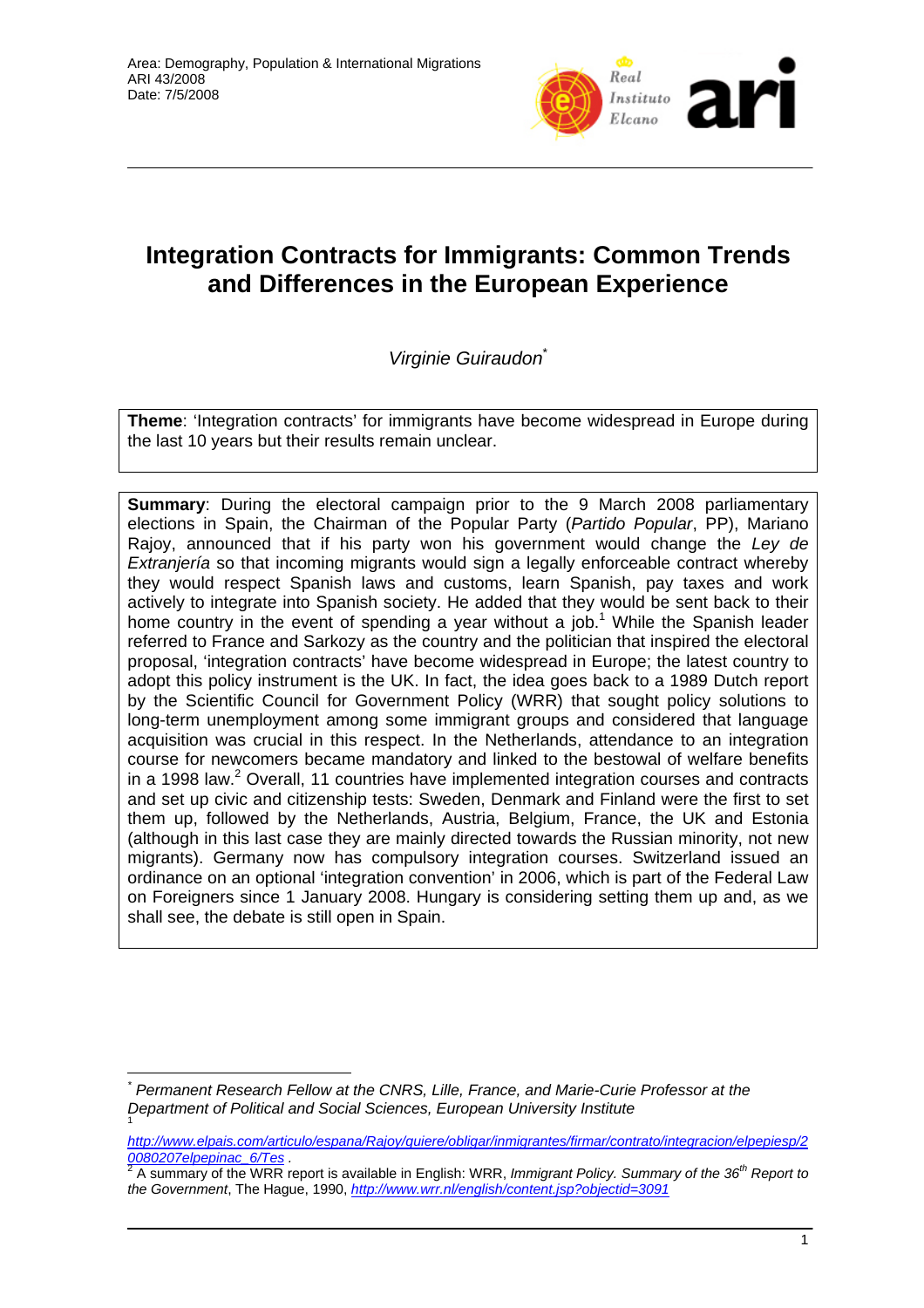

**Analysis:** What all the 'contracts', 'integration courses' and 'citizenship trajectories' have in common is that they focus on integration as an individual process whereby the new migrant is responsible for his success in the host society and should not be a burden on the welfare state. The notion of 'contract' underlines that integration is a 'two-way process'. This means that the immigrants have rights but also duties and, to some extent, the obligation to integrate. It is thus different from the multicultural approaches that focus on groups or communities rather than individuals and seek to recognise cultural differences. Some scholars, such as Rogers Brubaker and Christian Joppke, see these developments as the demise of multiculturalism and the 'return of assimilation'. In fact, multiculturalism has been the exception rather than the rule in Europe. Yet, in the countries that developed the contracts –such as the Netherlands, France and Austria– the political context in the 1990s included the existence of xenophobic extreme right or populist parties that managed to keep immigration on the agenda. This occurred at a time when the mainstream parties were evolving regarding the post-war welfare state consensus, adopting activation policies (also known as 'welfare to work' programmes) and denouncing dependency on welfare benefits. In Northern Europe, the simultaneous attacks on immigrants and the welfare state, with politicians accusing immigrants of threatening generous social protection systems, has been labelled 'welfare chauvinism'.

## *The Dutch Civic Integration Course and its Evolution*

While the Dutch 'minorities policy' of the 1980s had focused on equal treatment, the legal and political integration of immigrants and multiculturalism, policy advisers at the end of the decade thought that emphasising cultural difference too much had detrimental effects on the labour market integration of immigrants who did not speak Dutch or knew Dutch customs well enough. A policy instrument in line with the new 'integration policy' adopted in 1994 was the civic integration courses (*Inburgeringscursussen*) that aimed to facilitate the initial integration of newcomers and had developed at the local level in several Dutch cities in the early 1990s. Newcomers were given a toolkit comprising Dutch-language training material and information about Dutch society. In 1998, the WIN law (*Wet Inburgering Nederland*) made the civic integration course a national reception policy. When the courses for newcomers that local authorities had thought useful became a national policy, it marked the beginning of the politicisation of the immigration issue that would soon occupy centre stage, first in 2000 with an article by the intellectual Paul Sheffer calling multiculturalism a tragedy and integration a failure, $3$  with the terrorist attack of 9/11 and the rise and death of the Left-populist politician Pim Fortyun, whose LPF party won the general elections in 2002. Later the focus was on events such as the murder of Theo van Gogh, which was equated with the failure of integration policy by the media and politicians, including Rita Verdonk, who was Minister of Aliens' Affairs and integration from 2002, when immigration control and integration became intrinsically linked. The Ministry of Justice, which dealt with immigration control, also became responsible for integration, instead of the Ministry of Home Affairs. The new policy was renamed 'integration policy new style' from 2002 and focused on reforming civic integration courses. First, prospective migrants in their country of origin had to pass an exam proving their Dutch language skills and knowledge of Dutch culture and society before obtaining a visa to enter the Netherlands (The *Wet Inburgering in het buitenland* is in force since March 2006). Course material costs €64 and shows gay marriages and topless women, the test itself taken at the embassy costs €350 to which the actual price of the permit must be added (€430 for a temporary permit and  $€850$  for a permanent one).<sup>4</sup>

 3 The article, titled 'The Multicultural Tragedy' was published in the national daily *NRC Handelsblad* on 29 January 2000 (see *http://www.nrc.nl/W2/Lab/Multicultureel/scheffer.html*).

<sup>4</sup> See Dirk Jacobs & Andrea Rea, *The End of National Models? Integration Courses and Citizenship*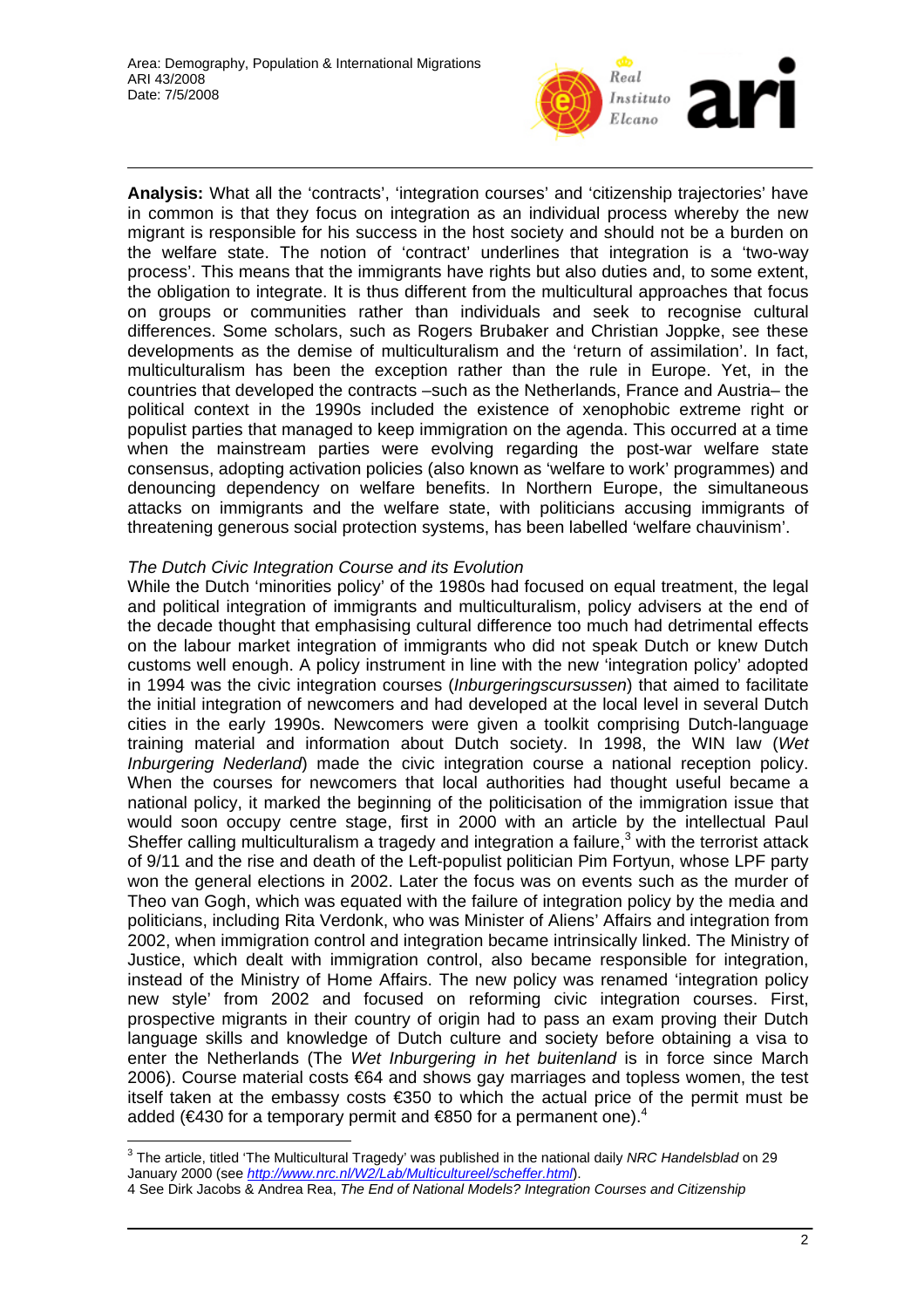

Once in the Netherlands, newcomers must follow civic instruction courses to have their residence permits renewed. Finally, as of 2007, migrants have to finance their attendance at the courses themselves and are responsible for finding them. Reimbursement (up to 70%) is possible if migrants pass the civic test successfully. Rita Verdonk's proposal that all foreign-born persons aged 16 to 65 –including those that are naturalised or come from the Dutch Caribbean and Dutch natives living abroad– should be obliged to take the civic integration course and test was deemed unconstitutional and rejected by Parliament. Since its inception not all nationalities have to take the civic instruction courses: neither EU nationals nor US citizens or Australians have to take the test.

### *The French Accommodation and Integration Contract*

France was one of the first countries to call immigrant policy 'integration policy'. In fact, when in the 1980s immigrant policy became politically relevant, there was a reinvention of the 'French model of integration' by the mainstream parties and the creation of a High Council for Integration, an advisory body that defined integration in a 1991 report as 'encouraging the active participation in society of all the men and women who are to stay durably on French soil accepting that some differences including cultural ones will subsist yet stressing resemblance and convergence in the area of equal rights and duties to ensure the cohesion of our social fabric'.<sup>5</sup> The idea of an integration contract, borrowed from the Dutch, emerged after the 2002 General elections. It was first an experiment in 12 French departments in the second half of 2003, and slowly spread to become a national policy at the end of 2006. A new law in 2007 made the *Contrat d'accueil et d'intégration* mandatory rather than optional, as it had been previously. In case of non-compliance with the terms of the contract, the residence permit might not be renewed by the prefect (the departmental head of the central administration). The contract is presented during a halfday event that includes the viewing of a film called *Living in France* and followed by an individual interview in which the immigrant's language skills are tested, his/her needs in terms of work, obtaining social security and housing are discussed, and a medical checkup takes place. During the interview, the contract is explained. It stipulates that the immigrant must respect French values, such as the separation of Church and state and equality between men and women, and attend a one-day training session on French institutions, which is translated into several languages. If knowledge of the French language is not deemed adequate, the immigrant is offered up to 400 (free) hours of language training and in the end takes a test to obtain 'the French beginners' diploma'. All the training is now organised by a new agency in charge of admissions policy, the Anaem (National Agency for the Reception of Foreigners and Immigration) that was established at the same time as the contract. It should be underlined that another agency is in charge of immigrant integration, the *Acsé* (ex-*Fas* and ex-*Fasild*), so the contract is part of France's admissions policy (immigration control) and not integration policy. The contract is now important for obtaining permanent residence (the '10-year card') and should soon be necessary for naturalisation. Compared with the Dutch case, it is free and is implemented after the arrival of migrants: it concerns persons over 18 that are family members of immigrants and French nationals, refugees and labour migrants who stay for at least a year. EU citizens do not sign a contract. Of the first 200,000 contracts signed in 2003-06, over two thirds knew French well enough. This can be explained by the fact that many signatories had already been in France for a few years. The system might evolve as the

 $\overline{a}$ *Trajectories in Europe*, paper presented at the EUSA conference in Montreal, 17-9 May 2007; and María Bruquetas-Callejo, Blanca Garcés-Mascareñas, Rinus Penninx and Peter Scholten, 'Policymaking Related to Immigration and Integration. The Dutch Case', Working Paper nr 15, imisocoe WP Country report. Haut conseil à l'Intégration, *L'intégration à la française*, Paris, 10/18, 1993 (paperback edition).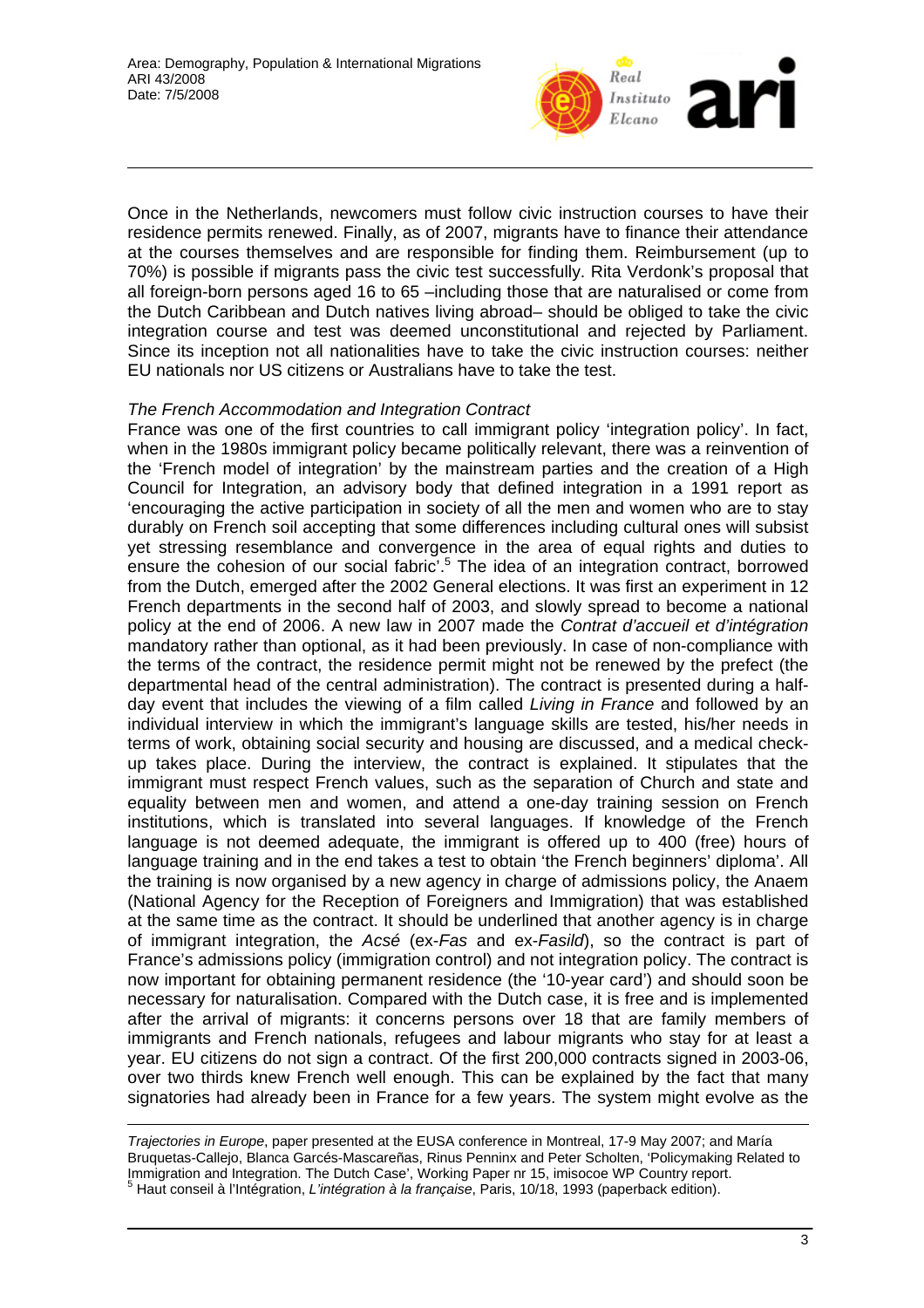

Dutch one but continues to be based to a greater extent on incentives. It is not yet linked to citizenship as in the British, which we will now review.

## *The British 'Path to Citizenship'*

On 28 February 2008, a new points-based system for immigration was launched in the UK. That day the Home Secretary Jacqui Smith declared: 'Today's proposals are part of the biggest changes to British immigration policy in a generation which includes a new deal for those migrants seeking citizenship here, a new UK Border Agency to strengthen controls at the border and the introduction of ID cards for foreign nationals'.<sup>6</sup> Immigration control, integration and access to citizenship are thus clearly linked and addressed together. This is an example of the new 'Nexus between Immigration, Integration and Citizenship', to use the terms of Sergio Carrera.<sup>7</sup> In February 2008, the Home Office published a Green Paper (*The Path to Citizenship*) whose main elements are as follows: creating a three-stage route to citizenship, including a new 'probationary period'; requiring immigrants to show that they have contributed to the UK, or else leave the country; denying public benefits to immigrants who have not received full citizenship; requiring immigrants to prove they can speak English; requiring those convicted of minor crimes to spend more time on citizenship probation; requiring immigrants to contribute to a fund devoted to managing the impact of immigration; and speeding the citizenship process for immigrants who become involved in their local communities through volunteering. The plan is in line with the Prime Minister's speech on managed migration, which centred on the notion of contract: 'citizenship (…) should depend upon actively entering into a contract through which, by virtue of responsibilities accepted, the right to citizenship is earned'.<sup>8</sup> In that speech, Gordon Brown also announced 'tougher citizenship tests'. It should be noted that citizenship tests are fairly recent in the UK: the 2002 Nationality, Immigration and Asylum Act of 2002, which only entered into force on 1 November 2005, requires applicants for naturalisation to pass the 'Life in the UK' test and know English, Welsh or Scottish Gaelic.

The idea that immigrants deserve to be naturalised if they are a net gain to the nation is also found in other countries. For instance, in France naturalisation procedures often assess the economic self-sufficiency of the applicant and are biased against poor applicants. Quantitative studies on how French bureaucrats assess the 'assimilation' of applicants have shown that they favour the economically productive. $9$  In the end, however, the British plan resembles some of the most punitive systems in Europe, such as the Austrian one. In Austria, the system is based on a series of penalties for failure to comply: if the integration programme is not completed within the first year, the residence permit can only be renewed for another year; otherwise state financing is progressively withdrawn, fines have to be paid and after four years without having completed the course the immigrant can be expelled if authorities prove the immigrant's unwillingness to integrate.

 $\frac{6}{7}$  The speech is on the Home office Border and Immigration Agency web site.<br>7 Serge Corrers, A Tunelogy of Different Integration Programmes in the EU, by

Serge Carrera, *A Typology of Different Integration Programmes in the EU*, briefing paper IP/C/LIBE/FWC/2005-22 submitted 13 January 2006, Immigration and Integration, DG Internal Policies of the Union, Directorate C – Citizens' rights and Constitutional Affairs.

<sup>&</sup>lt;sup>8</sup> Speech of 20 February 2008, *http://www.number-10.gov.uk/output/Page14624.asp*<br><sup>9</sup> Prupe Mercese & Jachelle Van de Welle J es carectéristiques socie économiques

Bruno Maresca & Isabelle Van de Walle, *Les caractéristiques socio-économiques des naturalisés : étude de 3 000 dossiers d'acquérants de la nationalité française des années 1992,1994 et 1995*, CREDOC, Paris, 1998.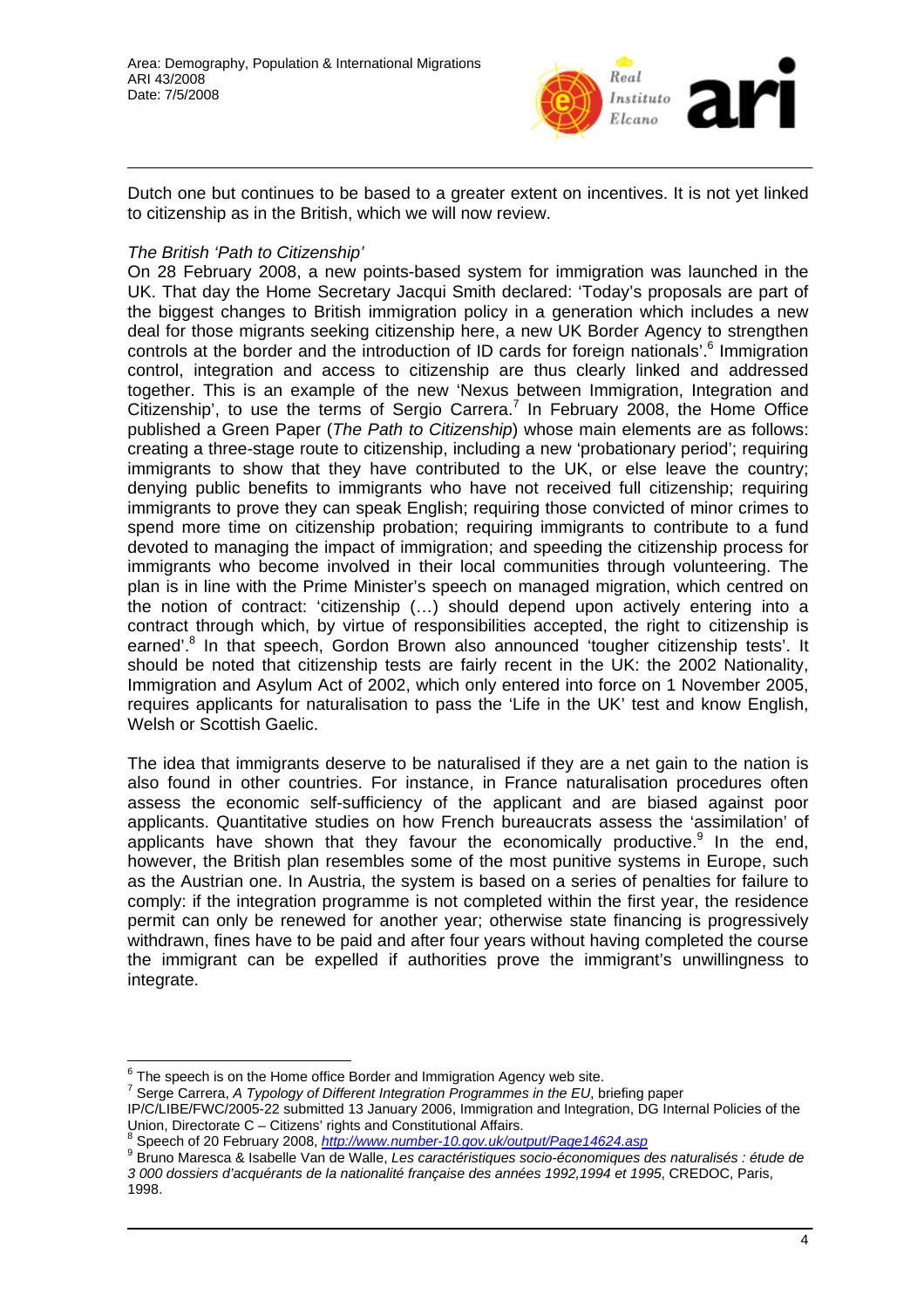

**Conclusion:** From the Dutch precedent to the French 'accommodation and integration contract' and the UK Green Paper on the path to citizenship, there has been some evolution in the objectives of the contracts, the means allotted for the new immigrant to meet his/her term of the contract and the importance of the contract in gaining residence permit renewals and access to citizenship. At one end of the spectrum, the contract is an incentive-based structure so that newcomers learn to speak the host country's language in order to find a job and incorporate into the local society more easily. The language courses are free, the contract is optional and the sanctions in case of failure to attend a class or pass a test are minimal. At the other end of the spectrum, the contract is primarily a tool to deter unwanted migration flows. Language and civic instruction tests must be passed in the country of origin before an immigration visa is issued. Language and civic instructions classes are not free and neither are the tests and procedures involved in what is also called 'a citizenship trajectory'. Sanctions rather than incentives prevail: failure to attend means risking the non-renewal of residence permits or the loss of social rights. It might even affect one's chances of being naturalised. Most systems include civic instruction classes that stress principles such as equality between men and women, freedom of expression and secular values, in ways that suggest that immigrants come from cultures and political traditions that do not share these values, implicitly targeting countries where Islam dominates. Integration, however, is mainly measured through an economic lens rather than a cultural one in these schemes: unemployment and welfare state dependency are signs of failed integration. The logic of integration courses is that once the host language is learnt, new migrants will get a job. It overlooks other factors that explain differential access to employment for migrants and non-migrants alike.

In fact, while there are differences between each contract, some common questions arise. First, regarding civic instruction: what 'national values' or 'European values' are taught? How and who decides and designs the content of the course materials and the tests? The French film, used in the course, showing military airplanes flying over the Arc de Triomph in Paris on 14 July, is one example of the need to reflect on the content of these courses.

There has not so far been a sufficient evaluation of these programmes. This is the case of language teaching. There is a need to be practical: what is the quality of the language teaching? Is it geared towards getting a job or mere basics? What happens when persons have a learning impediment or are too old to learn quickly enough a new foreign language? In the Dutch case there was much discussion about the courses not being scheduled at an appropriate time for women with children or that were held too far from the actual neighbourhoods where new migrants lived. Are there any good reasons to make the programmes mandatory or to force people to pay for them?

It seems that the contracts are most harsh in countries where labour migration is very limited and where there is a negative net migration (more people leave than come in) such as France and the Netherlands. The context is one of politicised symbolic immigrant politics and restrictive migration policies.

Integration contracts are widespread and the EU is now also exerting some mild bureaucratic pressure to set them up. In November 2004, the European Council adopted the Common Basic Principles for Immigrant Integration Policy in the EU (Council document 16054/04). The  $4<sup>th</sup>$  common basic principle states that 'basic knowledge of the host society's language, history and institutions is indispensable for integration; enabling immigrants to acquire this basic knowledge is essential to successful integration'. This suggests that member states should set up language and civic instruction courses to help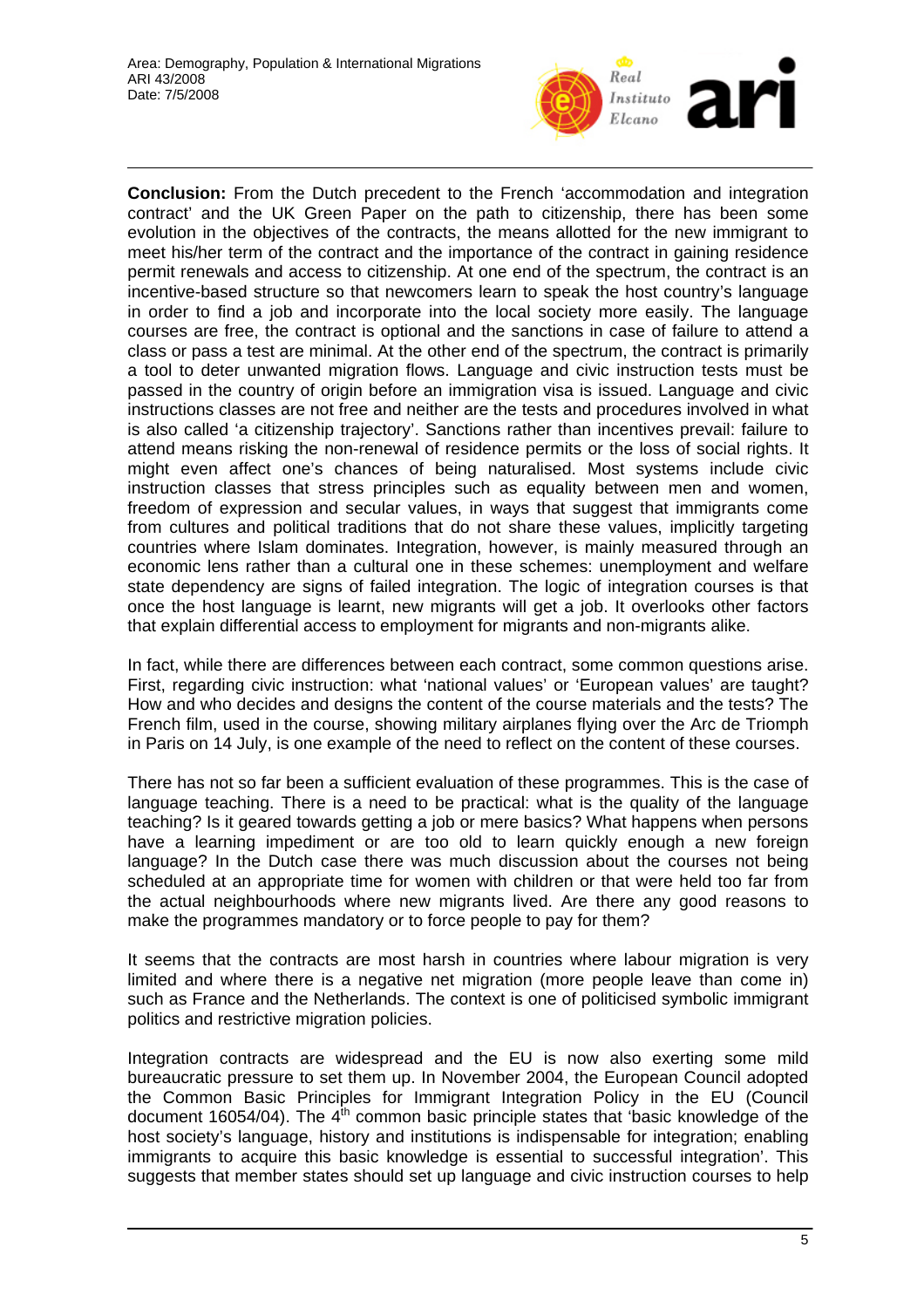

migrants integrate. Given that the first principle defines integration as a 'two-way process of mutual accommodation' and the second one affirms that 'integration implies respect for the basic values of the European Union', the EU framework for integration legitimates the idea of a contract between the two sides of the integration process and encourages the creation of courses that teach 'EU values'. The principles are disseminated through a form of open coordination for migrant integration with a programmed (INTI) funding information exchange among so-called 'best practices'.

The key points that need to be emphasised and reflected upon are as follows:

- The contract is signed between unequal partners and with no room for negotiation. This seems problematic from a legal point of view.
- Linked to this issue, it is clear from experience that each person has different needs and perspectives upon arrival. Depending on the facilities and the political context that migrants find locally, the contracts might be the same but reality varies. It could be the worse of both worlds: no equal treatment and no treatment flexible enough to accommodate different needs and situations.
- The contract has a very narrow conception of integration, which is a process that depends on many factors. Forcing people to take language and civics lessons will not guarantee their economic success or social incorporation.
- The contract does not view integration as involving the host society. The latter has no role to play in welcoming the migrants.
- The contract establishes the unequal treatment of those that are exempt (EU citizens and often highly-skilled or OECD migrants), thus reinforcing the idea that only some migrants need to integrate or have difficulties doing so.
- The success of integration will be reduced to quantitative indicators on civics and language test success rates and the number of contracts signed, saying little about what is really happening to newcomers on the ground.

The consequences of these contracts in terms of social cohesion and the adaptation of migrants to their new environment should be assessed as soon as possible. They seem to reflect a climate of suspicion of immigrants, especially those from Muslim countries. Indeed the focus on values such as secularism, women's or gay rights is telling in this respect. They also seem to be the solution to all sorts of distinct public issues related to immigration, which clearly the contract and classes cannot 'solve': unemployment amongst some migrant groups, the fear of Islam. The risk is also that the bureaucratic machinery that manages the newcomers' programmes leads to the disappearance of other policies that have a more global vision of the integration process.

### *Virginie Guiraudon*

*Permanent Research Fellow at the CNRS, Lille, France, and Marie-Curie Professor at the Department of Political and Social Sciences, European University Institute*